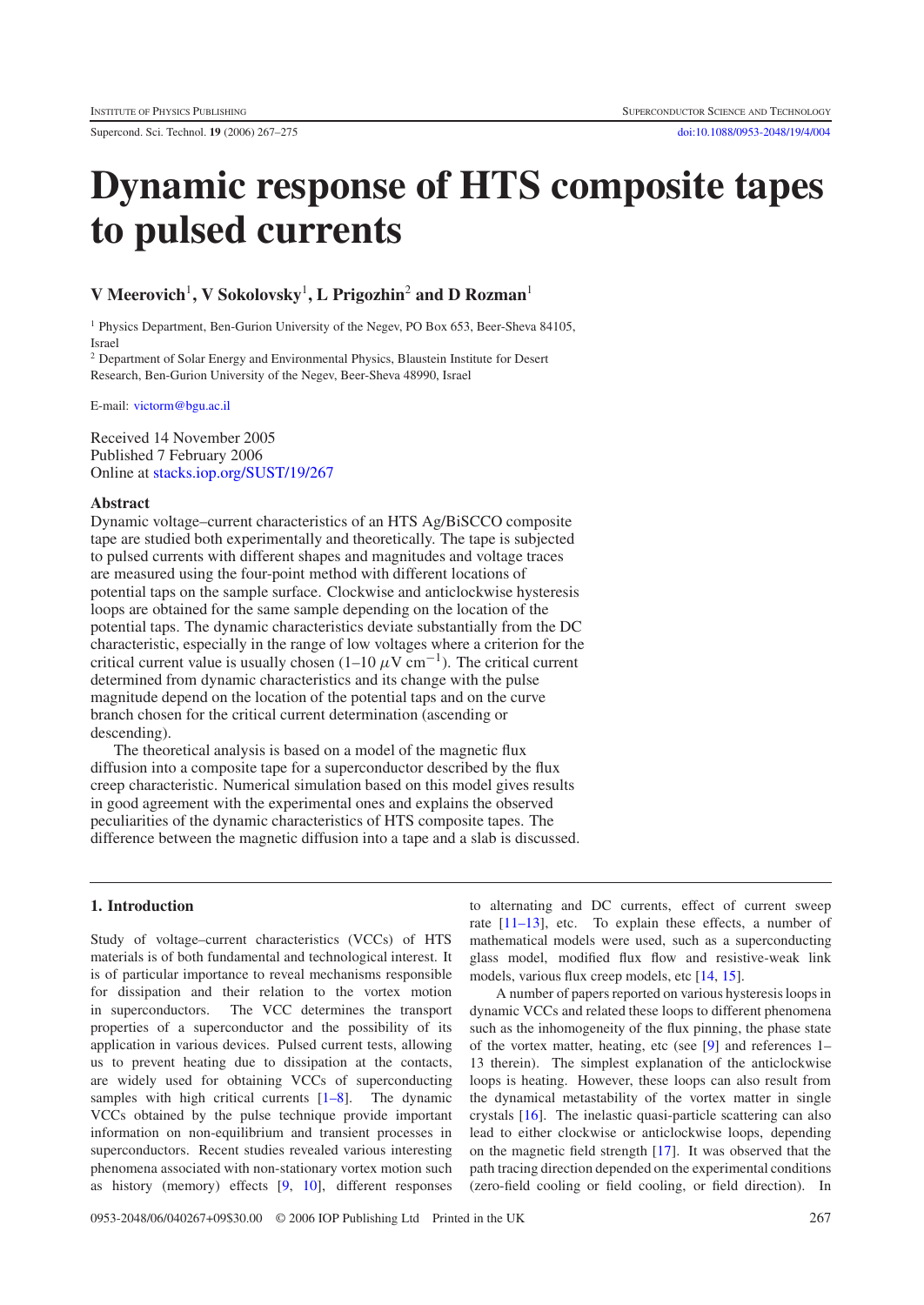<span id="page-1-0"></span>

Figure 1. A sketch of a typical experimental sample.  $1-1'$ —current terminals,  $2-2'$  and  $3-3'$ —wiring to edge and central potential taps.

addition, the direction is influenced by inhomogeneity of the flux pinning strength for polycrystalline superconductors [\[18\]](#page-8-7). Thus, the character of the dynamic VCCs can be determined by different phenomena in superconductors and depends on the experimental conditions.

Despite the fact that a number of the papers were devoted to dynamic VCCs of tapes, the theoretical consideration was mostly based on the study of magnetic diffusion into an infinite slab with strongly non-linear electric field–current density  $(E-J)$  characteristics  $[9, 10, 19-24]$  $[9, 10, 19-24]$  $[9, 10, 19-24]$  $[9, 10, 19-24]$ . One of the conclusions resulting from this model is that an anticlockwise loop cannot be observed in a homogeneous sample in the frame of the flux creep mechanism [\[9\]](#page-8-0). The obtained results were usually employed to explain the experimental data obtained for samples of other shapes [\[13,](#page-8-9) [18\]](#page-8-7).

The theoretical study performed in [\[12,](#page-8-10) [25–27\]](#page-8-11) shows that the character of the magnetic diffusion into superconducting tapes, strips and films differs sufficiently from the diffusion into an infinite slab. The correct determination of the relation between dynamic VCCs, properties of a superconductor and experimental conditions should be performed based on the models taking into account the actual shape of a sample. The problem becomes still more complicated for composite and coated superconductors, where a superconductor is shunted by a normal conducting metal.

In the present paper, we study the transient response of a monofilamentary Bi-2223/Ag tape subjected to a pulsed current. We demonstrate that the non-linear magnetic diffusion plays an important role even for relatively long current pulses and can explain many phenomena observed in the dynamic VCCs.

# **2. Experimental study**

# *2.1. Experimental samples*

The investigated samples of a single-filamentary Bi-2223/Ag tape were 24 mm in length, 0.2 mm in thickness and 3 mm in width. The tape was fabricated by the usual powder-in-tube method [\[28,](#page-8-12) [29\]](#page-8-13).

Two pairs of potential taps were soldered to each sample; one pair was placed on the central axis of the tape, and another was fixed close to the edge (figure [1\)](#page-1-0). The distance between the taps belonging to the same pair was about 10 mm.

<span id="page-1-1"></span>

**Figure 2.** Typical experimental results and illustration of the data processing procedure: (a) current pulses with the amplitude above (solid curve) and below (dashed curve) the critical current; (b) voltage traces across the potential taps at a high current (solid curve) and at a low current (dashed curve) and the voltage obtained as a result of the subtraction procedure (dotted curve).

The VCC of one of the samples tested under DC conditions is shown below, in figure [3](#page-2-0) (along with dynamic VCCs). This characteristic is well fitted by the power law function  $E = E_0 (I/I_0)^n$  with  $n = 4$ ,  $E_0 = 80 \mu V \text{ cm}^{-1}$ and  $I_0 = 10$  A. This dependence is typical for the flux creep regime.

#### *2.2. Experimental procedure*

We used two types of pulse impact: (a) a relatively long pulse in the form of a half-wave of sinus typical for pulse tests; (b) a stepwise pulse with a small rise time of the current allowing us to study approaching the stationary regime.

*2.2.1. Sinusoidal pulse.* Single current pulses of a controlled amplitude *I*<sup>0</sup> were obtained by a discharge of a capacitor in a circuit containing a tested superconducting sample, an inductance, and a resistor of 0.11  $\Omega$  inserted in series. Such a set-up is widely used in pulsed experiments to study VCCs of superconductors with high critical currents and/or in high magnetic fields [\[1,](#page-7-0) [2,](#page-8-14) [5\]](#page-8-15). The shape of the pulse was close to a half sine-wave,  $I = I_0 \sin(\omega t)$  at  $0 < \omega t < \pi$  (figure [2\(](#page-1-1)a)); the rise time was 0.46 ms.

The current was determined from the voltage drop across the resistor. The voltage generated across the sample was amplified by a factor of 1000 and recorded, along with the current curve, by a multichannel data acquisition device with the recording rate up to 500 000 samples  $s^{-1}$  per channel. The measurements were performed at the temperature of 77 K (in a liquid nitrogen bath) for different amplitudes of the pulse.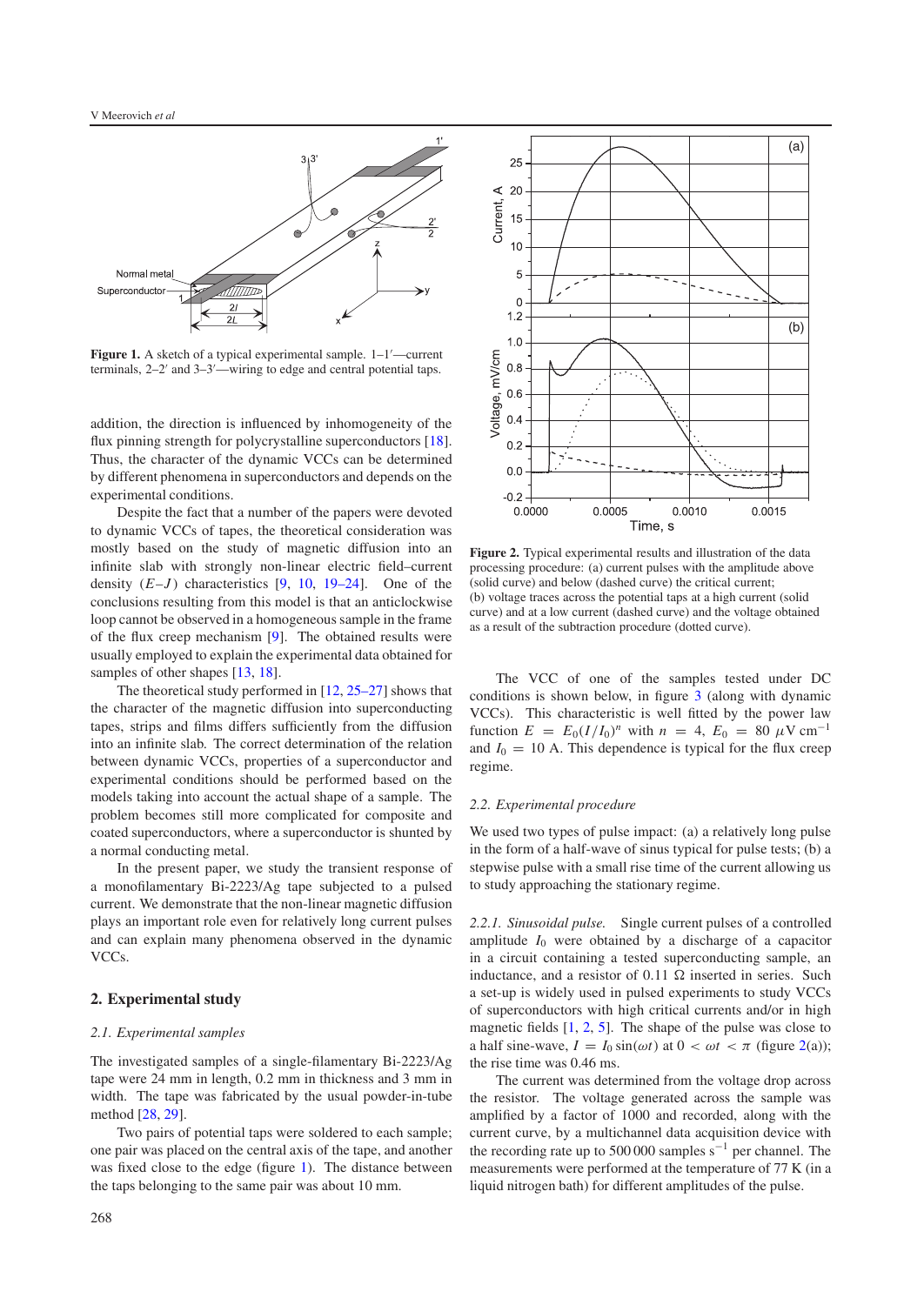<span id="page-2-0"></span>

**Figure 3.** Dynamic VCCs measured by the edge-assigned taps (a) and by the centre-assigned taps (b). The DC VCC is shown by the curve with solid circles. The arrows indicate the path tracing. The shape of the current pulse is shown in figure  $2(a)$  $2(a)$ .

<span id="page-2-1"></span>*2.2.2. Stepwise pulse.* The tested sample was subjected to a stepwise current turned on by an electronic switch in a DC circuit containing the sample. The current front was well fitted by the function  $I = I_0[1 - \exp(-t/\tau)]$ , where  $\tau = 2 \times 10^{-5}$  s, independently of the current amplitude. The equipment described above was used for registration of the current and voltage drop from the potential taps.

# *2.3. Data processing*

The voltage obtained from a pair of the taps contains the transient component induced by the changing magnetic flux in a loop formed by the potential wires and a virtual internal connection between the taps going along the tape axis [\[1,](#page-7-0) [2,](#page-8-14) [30\]](#page-8-16). This component contains two parts: the internal part induced by the magnetic flux linked to the inside of the sample and the outer part related to the magnetic flux that does not interact with the tape. The last voltage part induced by the magnetic flux in the measurement loop should be removed from the measured signal. The usual procedure for separation of the 'useful' signal is the comparison of the voltage traces recorded at a low current, when the resistive component may be neglected, and the voltage measured above the critical current. The signal at the low current is multiplied by the ratio of 'high' to 'low' currents and the obtained value is subtracted from the signal at the 'high' current.

This procedure is valid if the following conditions are fulfilled. First, the resistance appearing in the superconducting sample should be small enough in comparison with the resistance of the discharge circuit and the shape of the applied pulse is not distorted. Second, the configuration of

the test circuit should be unchanged from measurement to measurement.

An additional problem is related to non-linear properties of a superconductor. The part of the voltage induced by the penetrating flux inside the body of the tape is strongly non-linear versus current and, therefore, the described linear subtraction procedure produces distortions of voltage curves. To decrease these distortions, one should use longer pulses or choose the 'low' current as low as possible. In any case, these distortions have to be taken into account when experimental results are compared with theoretical ones. Note that the voltage registered by a pair of the taps soldered in the central points, placed on the line of symmetry, does not include the part related to the internal magnetic flux and, therefore, is not distorted by the subtraction procedure.

# *2.4. Experimental results*

*2.4.1. Sinusoidal current pulse.* Figure [2](#page-1-1) shows the typical voltage traces for different amplitudes of the sinusoidal current pulse and demonstrates the subtraction procedure. Figure [3](#page-2-0) presents the dynamic VCCs of the tape obtained after application of the subtraction procedure to the measurements from the edge-assigned and central taps, respectively. The DC VCC is also shown in the same figures. All the dynamic curves demonstrate hysteresis loops. The curves obtained from the edge taps have broader loops with the intersection points and change of the path-tracing (figure  $3(a)$  $3(a)$ ). In section  $3.3$ we will show that the intersections appear as a result of the subtraction at the data processing. In the lower part (at voltage less than about 50  $\mu$ V cm<sup>-1</sup>), the rising part of the curve lies significantly above the DC VCC; the return part drops down the DC curve. In the higher part, the dynamic curves lie below the DC one. The VCCs obtained with the central taps have anticlockwise loops with no intersections and lie below the DC curve (figure  $3(b)$  $3(b)$ ).

Thus, clockwise and anticlockwise loops were observed experimentally with the same monofilamentary BSCCO tape. Simple estimates show that, in our case, these loops and the difference between the dynamic and DC characteristics cannot be explained by heating. The path-tracing of the obtained loop depends on the location of the potential taps on the sample surface. This is a characteristic property of tapes, films and other samples of planar geometry as opposed to slabs and cylindrical samples.

*2.4.2. Stepwise pulse.* When a stepwise pulse is applied, voltage traces contain large peaks related to the voltage induced by the fast change of the magnetic flux (figure [4\)](#page-3-0). These peaks were removed by the subtraction procedure described above, and the resulting scope traces of the voltage on the central taps are shown in figures [4](#page-3-0) and [5.](#page-3-1) One can see the delay in the appearance of the voltage signal (figure [5\)](#page-3-1). This delay decreases with the increase of the current amplitude. This behaviour shows the dependence of the characteristic time of diffusion on the current amplitude. Figure [6](#page-3-2) illustrates the substantial influence of the magnetic diffusion on the dynamic VCC.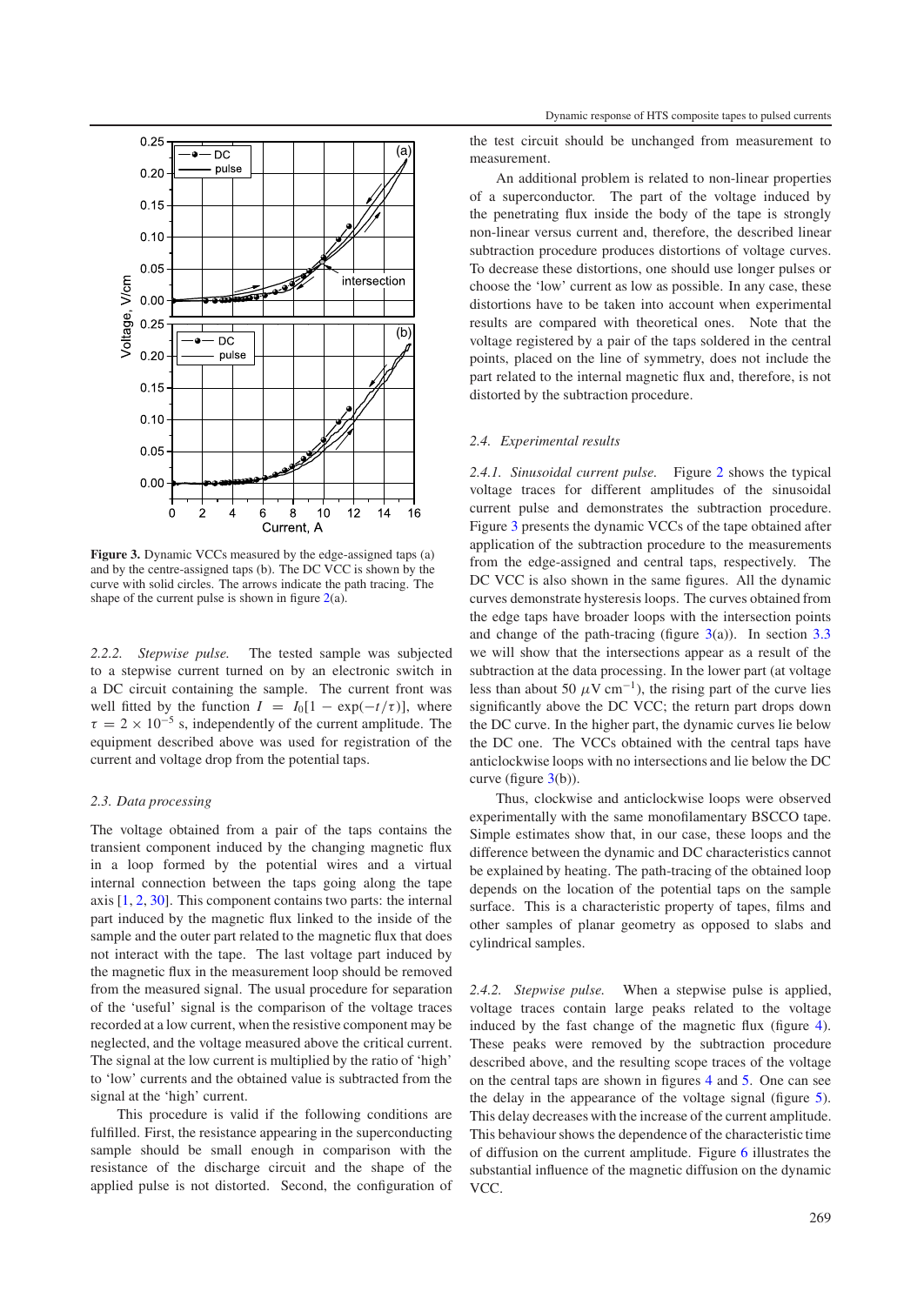<span id="page-3-0"></span>V Meerovich *et al*



<span id="page-3-1"></span>**Figure 4.** Response to a stepwise current: the current pulse, the measured voltage drop and the voltage after processing (the subtraction of an induced component).



**Figure 5.** Voltage traces for different amplitudes of the stepwise current after the data processing procedure. The current trace is shown in arbitrary units.

#### **3. Theoretical analysis and computer simulation**

### *3.1. Mathematical model*

<span id="page-3-3"></span>To understand the origin of observed peculiarities of the dynamic VCCs, we analysed the non-linear magnetic diffusion into a thin tape theoretically. Let us consider a conducting strip in a zero external magnetic field. The strip is infinite along the *x* axis, has the width 2*L* along the *y* axis and the thickness 2*a*,  $a \ll L$ . Let a transport current  $I(t)$  be applied. The electric field *E* and sheet current density  $J(y, t)$  have only the *x*-components. At  $z = 0$ , the *z*-component of magnetic field is given by the Ampere law as

$$
H_z(y,t) = \frac{1}{2\pi} \int_{-L}^{L} \frac{J(u,t) \, du}{y - u}.
$$
 (1)

<span id="page-3-7"></span>The total current is given by

$$
I(t) = \int_{-L}^{L} J(y, t) \, dy.
$$
 (2)

<span id="page-3-2"></span>

**Figure 6.** Comparison of the dynamic and static VCCs. The dynamic VCC was obtained from the response of the central pair of taps to a stepwise current.

In the framework of Bean's model, the current density in a superconductor is zero or equal to the critical value  $|j|$  = *j*<sup>c</sup> and the current distribution follows without any delay to changes of the external magnetic field and transport current.

<span id="page-3-4"></span>Substituting equation [\(1\)](#page-3-3) into the Faraday law equation

$$
\frac{\partial E}{\partial y} = \mu_0 \frac{\partial H}{\partial t},\tag{3}
$$

where  $\mu_0$  is the vacuum magnetic permeability, we obtain

$$
\frac{\partial E}{\partial y} = \frac{\mu_0}{2\pi} \int_{-L}^{L} \frac{\partial J(u, t)}{\partial t} \frac{\mathrm{d}u}{y - u}.
$$
 (4)

<span id="page-3-6"></span>We use equation [\(4\)](#page-3-4) to evaluate the diffusion time for various forms of the VCC of a homogeneous strip. For the linear *E*–*J* characteristic (Ohm law),  $E = \rho_{\rm m} J/2a$ , where  $\rho_{\rm m}$  is a constant resistivity, equation [\(4\)](#page-3-4) can be presented in the dimensionless form

<span id="page-3-5"></span>
$$
\frac{\partial e}{\partial \xi} = \frac{\mu_0 L a}{\pi \tau \rho_m} \int_{-1}^{1} \frac{\partial e(u, \vartheta)}{\partial \vartheta} \frac{du}{\xi - u}
$$
(5)

where  $e = E/E_0$ ,  $\xi = y/L$ ,  $\vartheta = t/\tau$ , and the normalization parameter  $E_0$  can be arbitrarily chosen. The characteristic time τ is

$$
\tau = \frac{\mu_0 L a}{\pi \rho_m}.\tag{6}
$$

Expression [\(6\)](#page-3-5) can be also used to estimate a characteristic time of the magnetic diffusion into a superconductor shunted by a well conducting metal (coated superconductors, tapes, superconducting thin films covered by metal layer). In the case of a composite superconductor, in equation [\(6\)](#page-3-5), the thickness and the resistivity of a superconductor should be replaced by the thickness and the resistivity of a normal conducting layer. For a superconductor described by the classical critical state model, the diffusion time is determined by a normal conducting layer only.

Suppose now the strip is characterized by a power law (flux creep regime)  $E = E_c (J/J_c)^n$ , where  $J_c$  is the critical sheet current density;  $J = 2aj$  and *j* is independent of *z*. To rewrite equation [\(4\)](#page-3-4) in a dimensionless form, we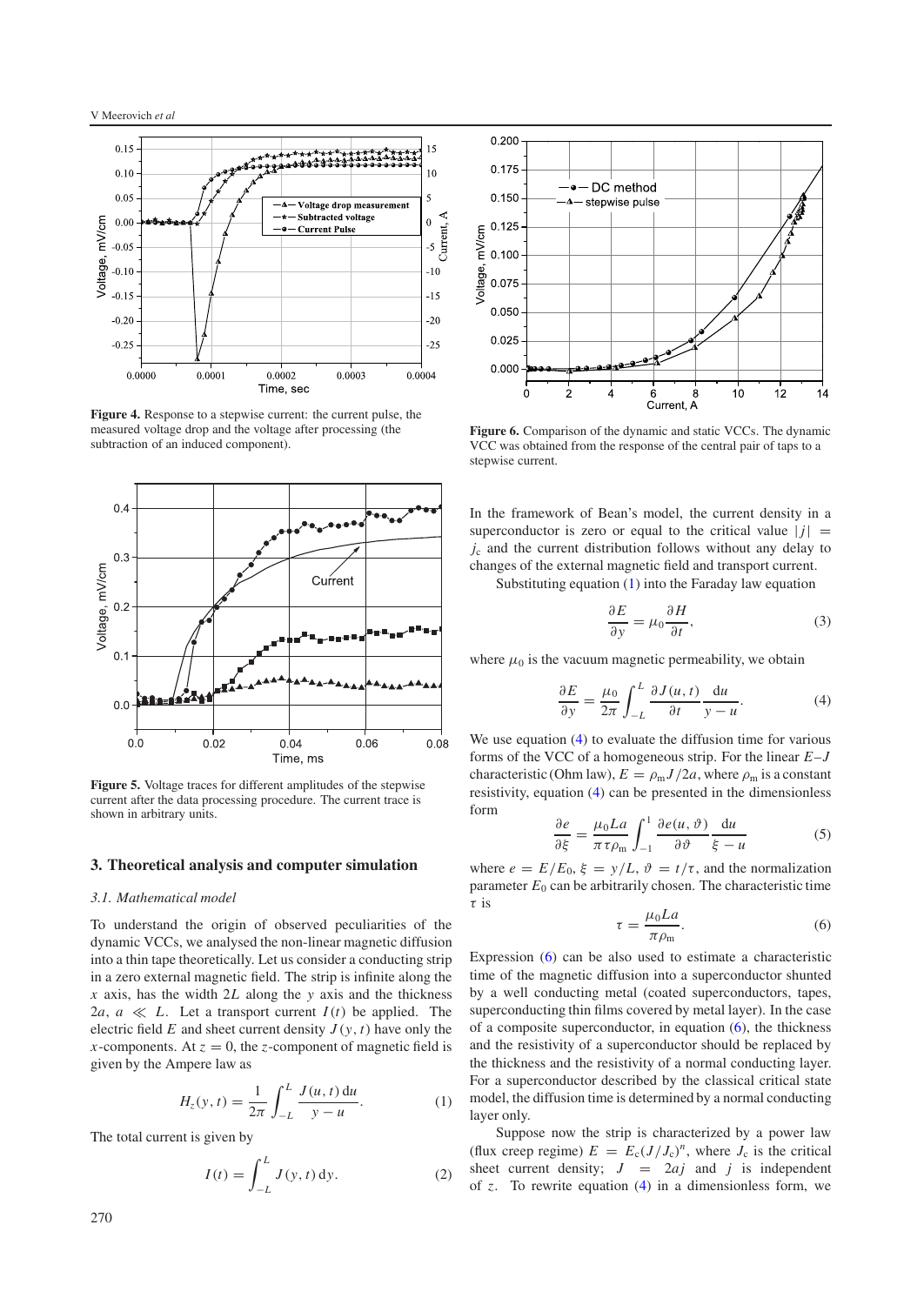<span id="page-4-1"></span>define the scaling sheet current density  $J_0 = I_0/2L$  and the corresponding electric field  $E_0 = E_c (J_0/J_c)^n$ . Then equation  $(5)$  can be rewritten as

$$
\frac{\partial e}{\partial \xi} = \frac{\mu_0 J_0 L}{2\pi n \tau E_0} \int_{-1}^1 e^{1/n - 1} \frac{\partial e(u, \vartheta)}{\partial \vartheta} \frac{du}{\xi - u}.
$$
(7)

As an estimate for the characteristic diffusion time, one can choose

$$
\tau = \frac{\mu_0 I_0 L}{2\pi n E_0} = \frac{\mu_0 I_0}{4\pi n E_0}.
$$
\n(8)

Since the *E*–*J* characteristic is non-linear, the diffusion time depends on the current pulse amplitude  $I_0$ . The parameter  $E_0$  in [\(8\)](#page-4-1) can be taken from the DC VCC as the electric field corresponding to the current amplitude. For a superconductor described by the power law VCC and shunted by a normal conducting metal, the characteristic time can be estimated as the largest value from the times determined from [\(6\)](#page-3-5) and [\(8\)](#page-4-1).

Let us note some differences of expressions [\(6\)](#page-3-5) and [\(8\)](#page-4-1) from those obtained for slabs in a magnetic field parallel to their surface [\[19,](#page-8-8) [20\]](#page-8-17). The characteristic magnetic diffusion time decreases as the slab thickness is reduced, and dynamic hysteresis loops disappear in thin slabs. In the case of the linear *E*–*J* characteristic the diffusion time into a tape is determined by the product of its thickness and width (equation  $(6)$ ), while for a slab in a parallel field this time is proportional to the thickness squared. For non-linear characteristics, the diffusion time into a tape is determined by the VCC and not by the tape thickness (see equation  $(8)$ ); the time is finite even for infinitely thin films and the loops do not disappear.

# *3.2. Numerical algorithm*

<span id="page-4-2"></span>The calculations were carried out for a superconducting composite similar to the tested tape (figure [1\)](#page-1-0) with a superconductor inside an Ag matrix and occupying the central part of the tape,  $|y| \le l$ , with different values of the ratio  $l/L$ . To develop a numerical algorithm, we integrate equation [\(4\)](#page-3-4) with respect to *y*, substitute  $E = \rho(y, J)J/2a$ , where  $\rho(y, J)$  is a non-linear resistivity corresponding to the  $E-J$ characteristic of a superconductor, and obtain

$$
\rho(y, J)J = \frac{\mu_0 a}{\pi} \int_{-L}^{L} \frac{\partial J(u, t)}{\partial t} \quad \ln|y - u| \, \mathrm{d}u + C(t) \quad (9)
$$

where  $C(t)$  is unknown function of time.

The system of equations [\(2\)](#page-3-7) and [\(9\)](#page-4-2), determining both the current distribution in a tape and the function  $C(t)$ , was solved numerically.

Let  $\{y_i\}$ ,  $i = 0, \ldots, N$ , be an equidistant mesh on  $[-L, L]$  with  $\Delta = y_i - y_{i-1}$ . We use piecewise-constant finite elements and approximate  $J(y, t)$  by  $\sum_{j=1}^{N} J_j(t) \varphi_j(y)$ , where

$$
\varphi_j(y) = \begin{cases} 1 & y_{j-1} \leq y \leq y_j, \\ 0 & \text{otherwise.} \end{cases}
$$

Multiplying equation [\(9\)](#page-4-2) by  $\varphi_i$ ,  $i = 0, \ldots, N$ , and integrating, we obtain

$$
M\dot{\bar{J}} = \Delta(\bar{b}(\bar{J}, t) - C\bar{1})
$$

where  $b_i(\bar{J}, t) = \rho_i(J_i)J_i$ ,  $\rho_i(J_i) = \rho(y_{i-1/2}, J_i)$ ,  $y_{i-1/2} =$  $y_i - \Delta/2, \bar{1} = (1, \ldots, 1)^T$ ; a point above a symbol notes the time derivative. The integrals  $M_{ij} = \frac{\mu_0 a}{\pi}$ .  $\int_{-L}^{L} \int_{-L}^{L} \varphi_j(x) \varphi_i(y) \ln|x - y| dx dy$  can be found analytically:  $M_{ij} = -\frac{\mu_0 a \Delta^2}{2\pi} (m_{|i-j|} + 2 \ln \Delta)$  with

$$
m_k = \begin{cases}\n-3 & k = 0, \\
-3 + 4 \ln 2 & k = 1, \\
-3 + (k+1)^2 \ln(k+1) - 2k^2 \ln k & k \neq 2. \\
+(k-1)^2 \ln(k-1) & k \geq 2.\n\end{cases}
$$

For each time moment, we substitute  $\bar{J} = \Delta M^{-1} (\bar{b}(\bar{J}, t) -$ *C*<sup>1</sup>) into the equation  $\dot{I}(t) = \Delta \sum_{i=1}^{N} \dot{J}_i$ , obtained from [\(2\)](#page-3-7), and find

$$
C = \left(\sum_{j=1}^{N} (M^{-1}\bar{b}(\bar{J}, t))_j - \frac{i}{\Delta^2}\right) / \sum_{i,j=1}^{N} M_{ij}^{-1}.
$$

Now, using a standard routine for ordinary differential equations, we can integrate over time the system

$$
\dot{\bar{J}} = \Delta M^{-1} (\bar{b}(\bar{J}, t) - C\bar{1})
$$

<span id="page-4-0"></span>with zero initial conditions. Note that the inverse matrix *M*<sup>−</sup><sup>1</sup> should be computed only once.

#### <span id="page-4-3"></span>*3.3. Simulation: comparison with experiment*

The simulation was performed for a composite monofilamentary tape shown in figure [1](#page-1-0) with the *E*–*J* characteristic taken in the form

$$
E = \begin{cases} \rho_{\rm m} J/2a & \text{for } -L \leqslant y \leqslant -l \\ E_0 (J/J_c)^n & \text{for } -l < y < l \\ \rho_{\rm m} J/2a & \text{for } l \leqslant y \leqslant L \end{cases} \tag{10}
$$

where  $\rho_m$  is now related to the resistivity of the matrix.

Expressions [\(6\)](#page-3-5) and [\(8\)](#page-4-1) cannot be directly applied to a superconducting composite. For example, for Bean's model  $(n \to \infty)$ , equation [\(8\)](#page-4-1) correctly gives zero diffusion time for a superconductor; in this case the diffusion time for a composite tape is mainly determined by diffusion in a normal matrix. In calculations we used the dimensionless units with the timescale  $\tau$  chosen for a normal metal tape according to equation [\(6\)](#page-3-5). In these units, the resistivity of the normal conducting parts near the tape edges,  $l \le |y| \le L$ , is equal to unity. For the central part,  $|y| \le l$ , containing the superconductor, we used the power law characteristic (flux creep model) with the resistivity corresponding to the experimental data,  $\rho(J)$  =  $0.015|J/J_c|^3$  (*n* = 4). For the tested tapes, the critical current  $I_c = 2l J_c$  is about 4.6 A and equation [\(6\)](#page-3-5) gives the characteristic time of about  $\tau = 2.5 \times 10^{-5}$  s. The geometric parameters in dimensionless units are  $L = 1$ ,  $l = 0.8{\text -}0.95$ .

In order to simulate the experimental conditions, the sinusoidal pulse was taken in the form  $I = I_0 \sin(\pi t/36)$ , where  $I_0$  is the pulse amplitude in the units of  $I_c$  and the time is taken in units of  $\tau$ . The stepwise pulse was described by the expression  $I = I_0\{1 - \exp(-t/0.8)\}\$ . To compare the simulation and experimental results, we applied to the calculated curves the same subtraction procedure as was used for processing of the experimental data (see section [2.3\)](#page-2-1).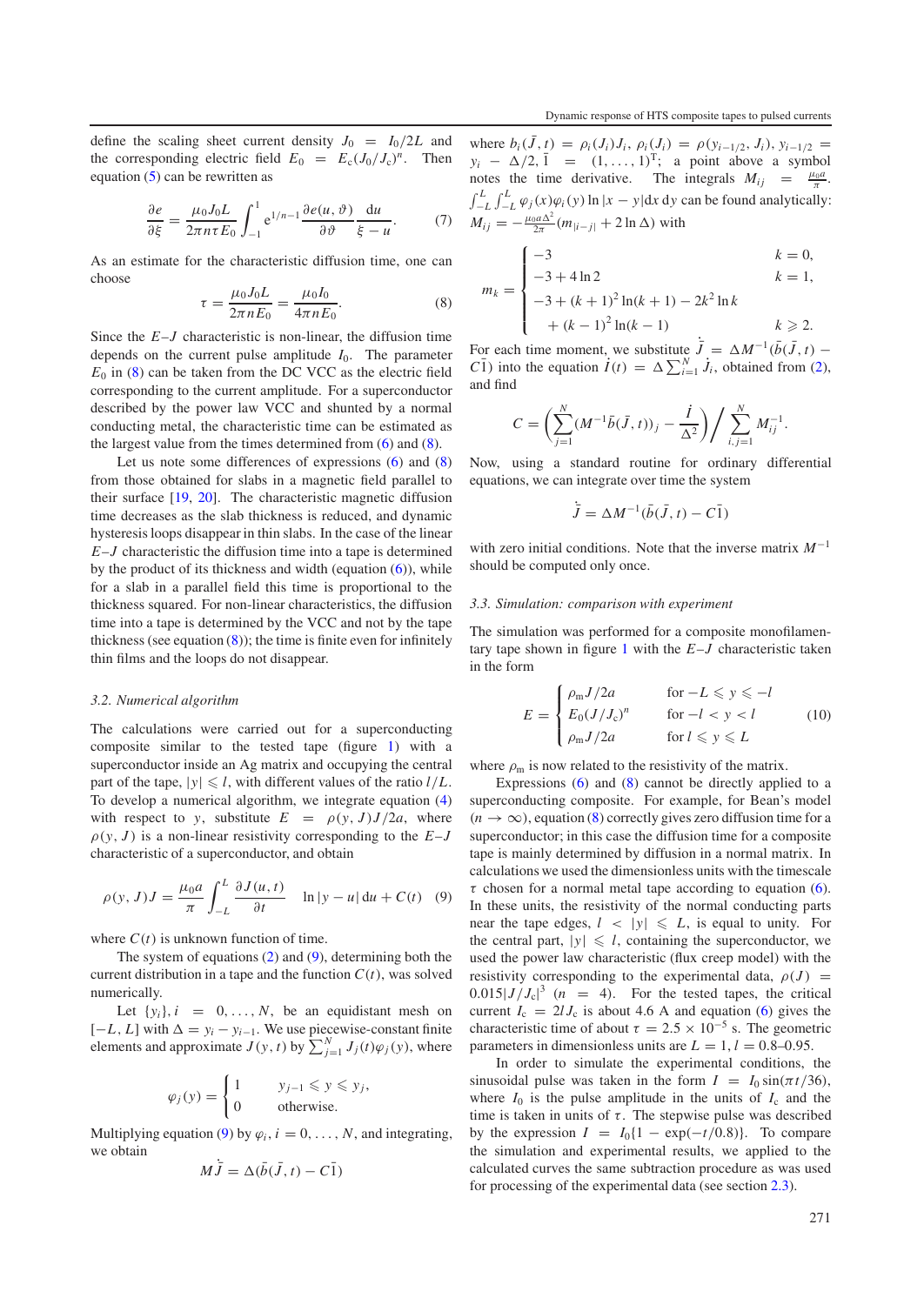<span id="page-5-0"></span>

**Figure 7.** Simulation of the dynamic VCCs of a tape with the power-law characteristic for a half-wave of the sinusoidal pulse  $I = I_0 \sin(\pi t/36)$  with different amplitudes  $I_0$ : calculated voltages at the edge (a) and at the centre (b) before the subtraction procedure; (c) and (d) are the same after the subtraction. The arrows indicate the path tracing.

The simulation results for both sinusoidal and stepwise pulses are presented in figures [7](#page-5-0)[–9.](#page-5-1) They are in qualitative agreement with our experimental data. The calculated curves have the same features that were observed in the experiments. For the sinusoidal pulse, the simulation gave loops similar to the experimental ones (figure [7\)](#page-5-0): broad clockwise loops at the edge (figure  $7(a)$  $7(a)$ ) and narrow anticlockwise loops at the centre (figure  $7(b)$  $7(b)$ ). Some differences between the experimental and calculated results can be explained by the finite size of the potential taps, which cannot be made as points, inhomogeneities of superconducting properties of the samples, and a finite contact resistance between the matrix and the superconductor.

Note that, as opposed to the experiment, the calculated voltage curves do not contain any components related to the measuring circuit. Therefore, the calculated curves show us a 'pure' voltage drop across the tape (figures  $7(a)$  $7(a)$ , (b),  $8(a)$  $8(a)$ , [9\)](#page-5-1). This voltage drop contains a component induced inside the tape, non-linear in current amplitude. This component determines the difference of the dynamic VCCs measured at the centre and at the edge. The subtraction procedure applied to the calculated curves removes the main part of this component (figures  $7(c)$  $7(c)$ , (d),  $8(b)$  $8(b)$ , [9\)](#page-5-1). However, a part of this component remains. Therefore, the dynamic VCCs for the edge points go

<span id="page-5-2"></span>

<span id="page-5-1"></span>**Figure 8.** Simulation of the dynamic behaviour of the tape subjected to the current  $I = I_0\{1 - \exp(-t/0.8)\}\colon$  (a) voltage drops at the edge (solid symbols) and at the centre before the subtraction procedure; (b) the same after the subtraction procedure.



**Figure 9.** Calculated dynamic VCCs versus calculated DC VCC: the voltage at the edge (curves 1 and 3) and at the centre (curves 2 and 4) before and after the subtraction of induced components, respectively.

above the DC curve in the lower part. The subtraction also removes a part of the active component. This leads to lower voltage in the higher part of the dynamic curve. The influence of the subtraction procedure manifests itself especially clearly for the stepwise pulse (figures [8](#page-5-2) and [9\)](#page-5-1).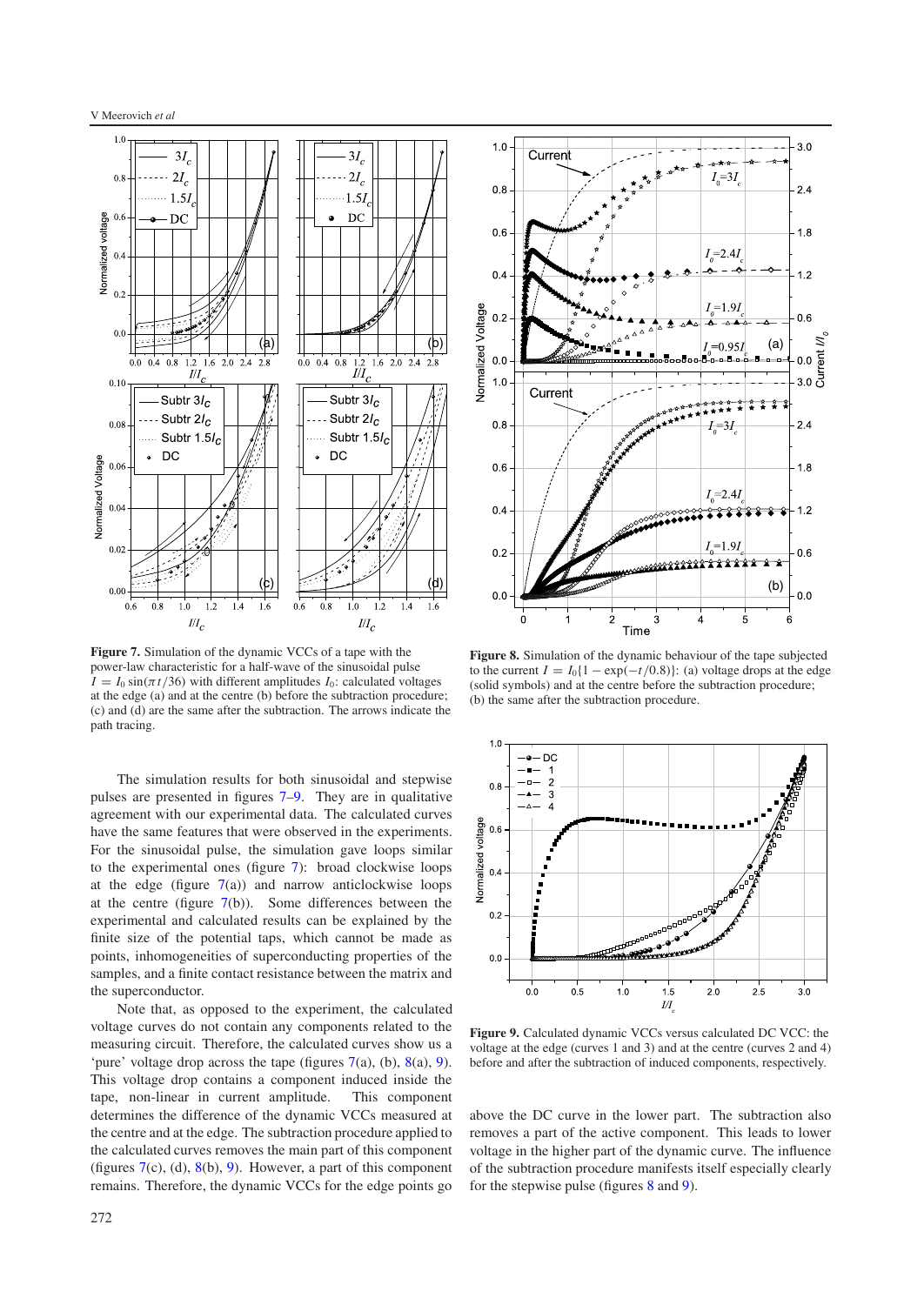<span id="page-6-0"></span>

**Figure 10.** Simulation of the dynamic VCCs of a tape with Bean's characteristic for a half-wave of the sinusoidal pulse  $I = I_0 \sin(\pi t/36)$  with different amplitudes  $I_0$ . Calculated voltages at the edge (a) and at the centre (b) are shown. The arrows indicate the path tracing.

Note that after the subtraction we have self-intersecting loops as after the data processing of the experimental data (compare figures  $3(a)$  $3(a)$  and  $7(c)$  $7(c)$ ).

Increasing the pulse amplitude step by step, we obtain a set of similar loops embedded one inside the other (such loops were also obtained experimentally). The main difference between all the obtained VCCs is observed in the range of low voltages, where a criterion for the critical current value is usually chosen  $(1-10 \mu V \text{ cm}^{-1})$ . Therefore, the determination of the critical current from the dynamic VCC becomes problematic: the obtained value depends on the location of the measurement taps and on the branch of the dynamic curve (ascending or descending). For example, if we determine the critical current from the ascending branch at the centre (figure  $7(d)$  $7(d)$ ), we obtain the critical current increasing with the pulse amplitude or, which is the same, with the rise rate of the current. The dependence of the critical current obtained from the descending branch becomes opposite: it decreases with the increase of the pulse amplitude.

# *3.4. Simulation: comparison between flux creep and Bean's models*

Simulating the magnetic diffusion into a thin tape in the framework of the flux creep approach (power-law characteristic  $(10)$  for the superconductor), we have obtained a good agreement with the experiment. To understand clearly the influence of the flux creep in a superconductor on the magnetic

<span id="page-6-1"></span>

Figure 11. Calculated current (a) and electric field (b) distributions in a tape for Bean's model. Current pulse  $I = I_0 \sin(\pi t/36)$  with the amplitude  $I_0 = 1.9I_c$ .

field diffusion in a composite, let us compare our results with those obtained using Bean's critical state model [\[31\]](#page-8-18). In the framework of Bean's approach, the diffusion coefficient approaches infinity and the magnetic field distribution inside a superconductor is adjusted instantly to an applied field or a current. The calculations were performed for Bean's model modified to account for the presence of a normal matrix:  $\rho(J)J = 0$  at a sheet current less than the critical value  $J_c$ , and  $\rho(J)J = \rho_m \text{sgn}(J)(|J| - J_c)$  for  $|J| > J_c$  at  $|y| \le l$ . Figure [10](#page-6-0) shows the calculated VCCs for the tape of figure [1](#page-1-0) subjected to the sinusoidal pulse. Bean's model also gives the loops with opposite path-tracing for central and edge-assigned potential taps (compare with figure [7\)](#page-5-0). For both models we obtain broad clockwise loops at the edge and narrow anticlockwise loops at the tape centre. In the range of low currents, voltage at the edge is determined by the magnetic diffusion into a normal conducting matrix. Therefore, the loops at the edge practically coincide for both models. Figures [11](#page-6-1) and [12](#page-7-1) show the penetration of the current and electric field into a tape for flux creep and Bean's models. The process includes two stages. First, the electric field front propagates inside the tape with the velocity determined by the rise rate of the applied current and the magnetic diffusion into the normal matrix. For the considered case this stage takes about  $7\tau$ . For Bean's model (figure [11\)](#page-6-1), this time corresponds to appearance of the electric field at the centre (for the considered case, at the current of about  $1.1I_c$ ), and after this the practically uniform distribution is established.

For the flux creep model (figure [12\)](#page-7-1), we observe clearly that the uniform distribution does not establish until  $16\tau$ . Note that, in contrast to Bean's model, the power law VCC gives a nonzero electric field at the centre at any current value.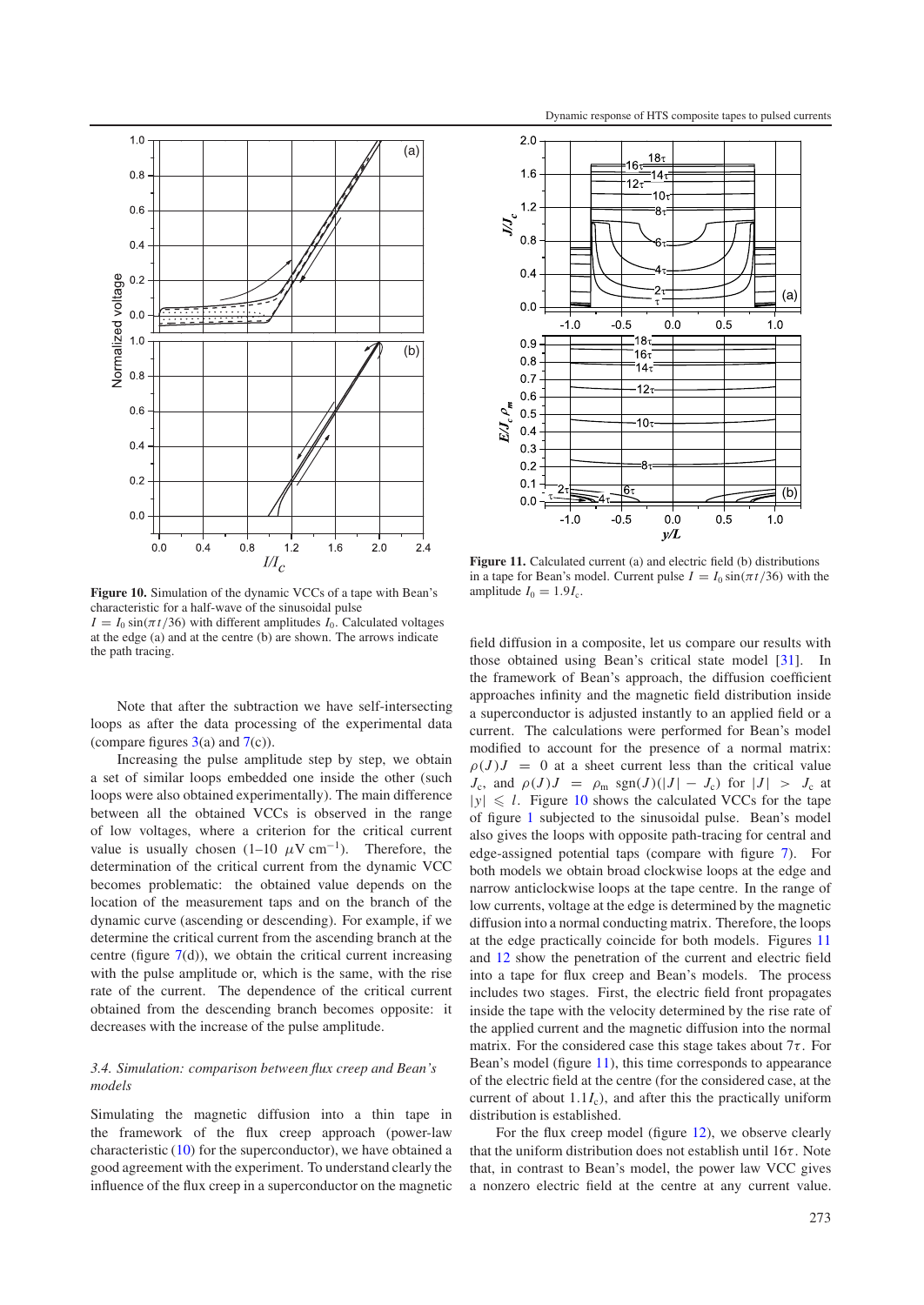<span id="page-7-1"></span>

**Figure 12.** Calculated current (a) and electric field (b) distributions in a tape for the flux creep model. Current pulse  $I = I_0 \sin(\pi t/36)$ with the amplitude  $I_0 = 1.9I_c$ .

The difference between the diffusion characters in both cases is illustrated by the simulation presented in figure [13:](#page-7-2) the response of the tape to the application of a stepwise pulse with a very short front. As opposed to Bean's behaviour, the diffusion time for the flux creep depends on the pulse amplitude in full accordance with [\(8\)](#page-4-1). Note that for modern HTS composites with high critical currents, the time of the magnetic diffusion can exceed sufficiently the time observed in our experiments. For example, for  $I_c = 100$  A and the pulse amplitude  $I_0 = 1.5I_c$  this time becomes equal to 7.5 ms.

# **4. Conclusion**

The magnetic flux penetration and the dynamic VCCs of Bi-2223/Ag tapes have been studied both experimentally and theoretically.

- (1) The dynamic VCCs deviate substantially from the DC VCC. The value and sign of the deviations depend on the location of potential taps at the surface of the sample: there is a large difference between the signals on the edgeand centre-assigned taps. The subtraction of the inductive component, always appearing in the measurements, can lead to some distortions due to the non-linear *E*–*J* characteristic of the sample—a fact which should be taken into account in the analysis of the results.
- (2) Clockwise and anticlockwise hysteresis loops in dynamic VCCs can be observed for the same sample depending on the location of the potential taps. This is a specific feature of tapes, films and other samples with a planar geometry.
- (3) It was shown that the observed peculiarities of the dynamic characteristics of monofilamentary superconduct-

<span id="page-7-2"></span>

**Figure 13.** Simulation of the dynamic behaviour of the tape subjected to a stepwise current pulse with short rise time  $I = I_0\{1 - \exp(-30t)\}\$ for Bean's model (a) and the flux creep model (b). Voltage drops at the edge (dashed curves) and at the centre (solid curves) are shown for different *I*0.

ing tapes can be explained in the framework of the magnetic diffusion and flux creep mechanism.

(4) It is essential that sufficient deviations from the DC VCC are observed for relatively long pulses with the rise time exceeding 20-fold the characteristic time of the magnetic diffusion determined in the framework of Bean's model. Deviations from the DC values are especially noticeable in the range of low voltages, the more important zone for the critical current determination. The measured critical current and its change with the pulse amplitude depend on the location of the potential taps and on the VCC branch chosen for the critical current determination. More accurate measurement of VCCs and critical currents can be obtained with centre-assigned taps.

# **Acknowledgment**

<span id="page-7-0"></span>The authors wish to thank Dr Beilin, Hebrew University, Israel, for fabrication of the experimental samples.

#### **References**

[1] Teng X, Xu J, Du M and Zhao H 1993 *BHTSC'92: Proc. Beijing Int. Conf. on High-Temperature Superconductivity* ed Z Z Gan *et al* p 253